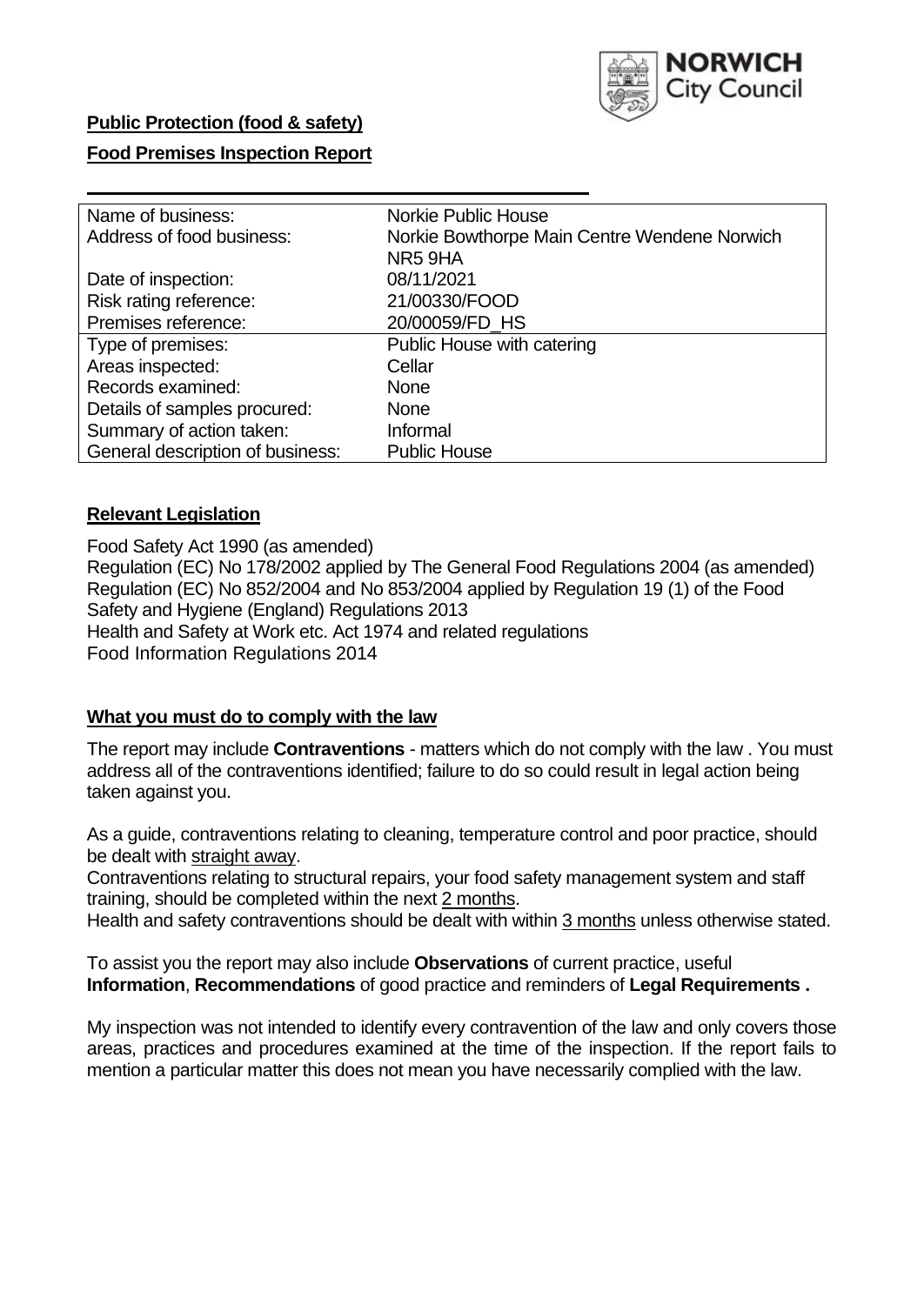# **FOOD SAFETY**

# **How we calculate your Food Hygiene Rating:**

 The food safety section has been divided into the three areas which you are scored against for the hygiene rating: 1. food hygiene and safety procedures, 2. structural requirements and 3. confidence in management/control procedures. Each section begins with a summary of what was observed and the score you have been given. Details of how these scores combine to produce your overall food hygiene rating are shown in the table.

| <b>Compliance Area</b>                     |          |    |           | <b>You Score</b> |                |    |           |    |                |  |  |
|--------------------------------------------|----------|----|-----------|------------------|----------------|----|-----------|----|----------------|--|--|
| Food Hygiene and Safety                    |          |    |           | 0                | 5.             | 10 | 15        | 20 | 25             |  |  |
| <b>Structure and Cleaning</b>              |          |    | $\Omega$  | 5                | 10             | 15 | 20        | 25 |                |  |  |
| Confidence in management & control systems |          |    | $\Omega$  | 5                | 10             | 15 | 20        | 30 |                |  |  |
|                                            |          |    |           |                  |                |    |           |    |                |  |  |
| <b>Your Total score</b>                    | $0 - 15$ | 20 | $25 - 30$ |                  | $35 - 40$      |    | $45 - 50$ |    | > 50           |  |  |
| Your Worst score                           | 5        | 10 | 10        |                  | 15             |    | 20        |    | $\blacksquare$ |  |  |
|                                            |          |    |           |                  |                |    |           |    |                |  |  |
| <b>Your Rating is</b>                      | 5        |    |           | 3                | $\overline{2}$ |    |           |    | $\Omega$       |  |  |

Your Food Hygiene Rating is 4 - a good standard



# **1. Food Hygiene and Safety**

 requirements. You have safe food handling practices and procedures and all the Food Hygiene standards are excellent. You demonstrated full compliance with legal necessary control measures to prevent cross-contamination are in place. **(Score 0)** 

### Hand-washing

**Contravention** The following indicated that hand-washing was not suitably managed:

• no soap or towel to wash hand basin behind bar

 **Legal Requirement** Wash hand basins must be provided with soap and hygienic hand drying facilities.

# **2. Structure and Cleaning**

 The structure facilities and standard of cleaning and maintenance are all of a good standard and only minor repairs and/or improvements are required. Pest control and waste disposal provisions are adequate. The minor contraventions require your attention. **(Score 5)**